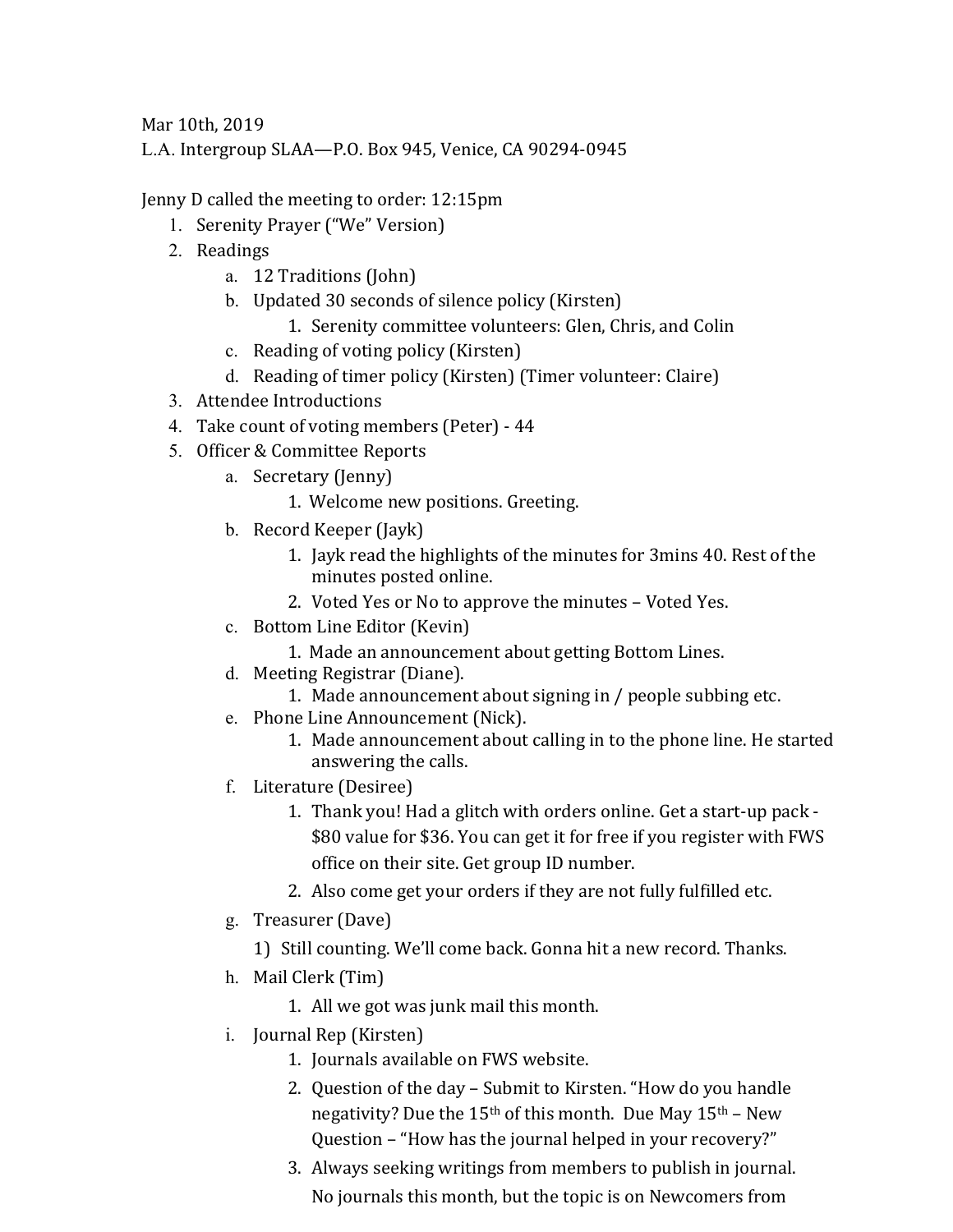the last one.

- 4. Currently working on an app for the journal.
- 5. We will want to interview you Lisa doing interviews. Let them know you want to get interviewed. Journal Rep link on FWS website for email.
- 6. We need subscribers Subscribe on the FWS website. \$15 for an issue every other month. On the website!
- $i.$  Webmaster for SLAA website Max B
	- 1. Issues with webmail. He didn't purge the mail. No auto purge. He fixed it. No more bouncing.
	- 2. 12,110 Views for the month. Average of 433 views per day. Lots of traffic!
- j. Workshops & Retreats (Asher)
	- 1 Workshops are coming. Sat Mar 16 is the Powerless to Surrender one. Theme is 'Clarity'. Great speakers, minimarathon.
	- 2 May 18, July 20, Sept 14, week after Thanksgiving are the upcoming events.
- k. Jails and Treatment Centers Committee (Katie)
	- 1. Thanks to all the people who made announcements. Sign-ups are up.
	- 2. Panel last Tuesday of every month at 9am and we compiling list of these people.
	- 3. slaajandt@slaalosangeles.org Is the email for the H&I J&T sign ups.
	- 4. Please announce in your meetings about [&T committee meeting – It's after the intergroup meeting every month.
	- 5. Men's Central changing approach to rehabilitative approach. Maybe program sponsor will talk to someone about this.
- l. ABM Delegate Announcements
	- 1. Carol End of July is ABM. We have a charity auction. LA had zero things to auction off. We should do plenty. Let's talk about having a bunch people help with this.
- m. Literature Copier Report Kevin
	- 1) Basic announcement.
- 6. Old business.
	- a. Speaker List Keeper Election Alex Volunteers 394 Days off bottom lines!
		- 1. Three pros and Three Cons /// Katie Pro /// Glen Pro // Colin Pro  $///$  No Cons  $///$  40 vote for yes.  $//$  ALEX is elected.
	- b. ABM Alternate Delegate 2 year term July 23-27 ABM Sheraz volunteers - Mona nominates Jayk - Carol nominates Glen - Move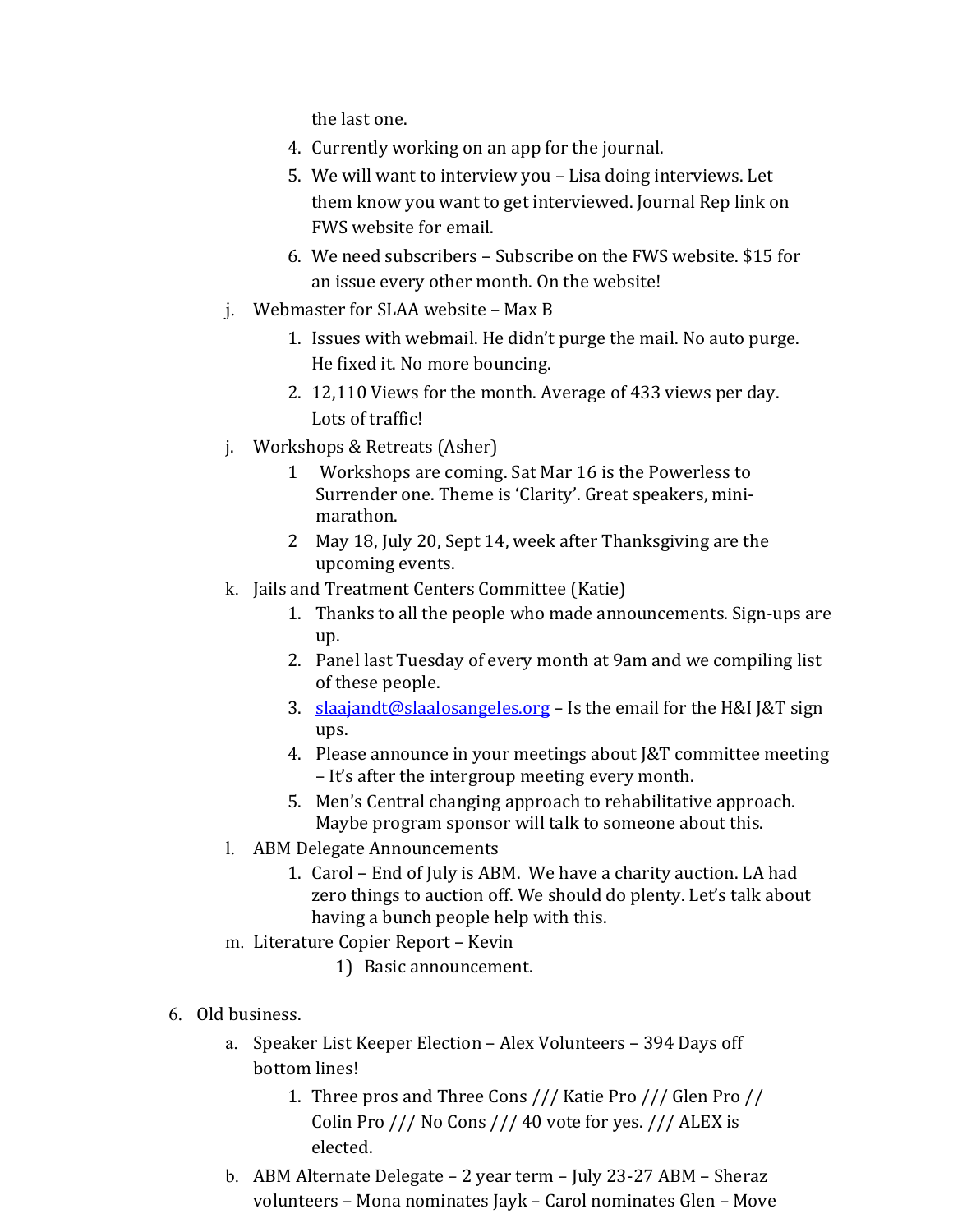to close nominations. Voted Yes to move into voting.

- 1. Sheraz  $-1$  year off Bottom lines. Jayk  $-4.5$  years off BL. Glen – Very experienced, has been an ABM delegate /// Sheraz 18, Jayk 18, Glenn  $8$  // revote - Sheraz 18, Jayk 24 - JAYK the new ABM Alt Delegate.
- c. Conference Literature Committee Conduit Election Dave talks about why the conduit is so great. - Jenny no time requirement.
	- 1. Diane volunteers. Colin nominates Sheraz. // Diane 3 years sober in the program. Sheraz almost one year.
	- 2. Pros n Cons PRO for Sheraz / Second PRO for Sheraz / Third PRO for Sherz. / -- Kirsten PRO for Diane. / Second PRO / Cons - Diane quit a committee cuz overcommitted. Second Con // Call to vote.
	- 3. 40 in favor of Sheraz SHERAZ is new conduit.
- d. Sponsorship Committee Conduit be on the committee, year term, report to the group.
	- 1. Lenore volunteers. 3 years off BL, has sponsees around the country. She steps out.
	- 2. Pros n Cons PRO experienced / Carol PRO Really fantastic and helpful and international sponsee. / Katie PRO She does what she says  $. -$  Call to vote.
	- 3. No down votes so approx. 43 yes. LENORE is new conduit.
- e. Steps, Traditions and Concepts Conduit -
	- 1. Mona accepts Carol's nomination. She's already on the committee and she's an ABM etc.
	- 2. Pros n Cons PROS Dave says she's contributed a lot to this committee. / PROS Kirsten - She does a lot of research and puts her heart into it. / Call to vote -
	- 3. Vote  $-$  no down votes so approx. 43 yes. MONA is new conduit.
- f. Translation Committee Conduit  $-$  Discussion on what the conduit does.
	- 1. No one volunteers for this so... Does Jayk keep doing it? Or who is doing it?
- 7. New Business.
	- a. NON PROFIT SLAA Los Angeles is now formally registered nonprofit. Still waiting for IRS approval for tax exemption. - Dave, Jenny, Diane, and Carol are the committee.
		- 1. Went over bylaws. Mission statement.
		- 2. As a committee went over what we want to do with Trustees. Min of 1 and Max of 7 Trustees. Hoping for 5-7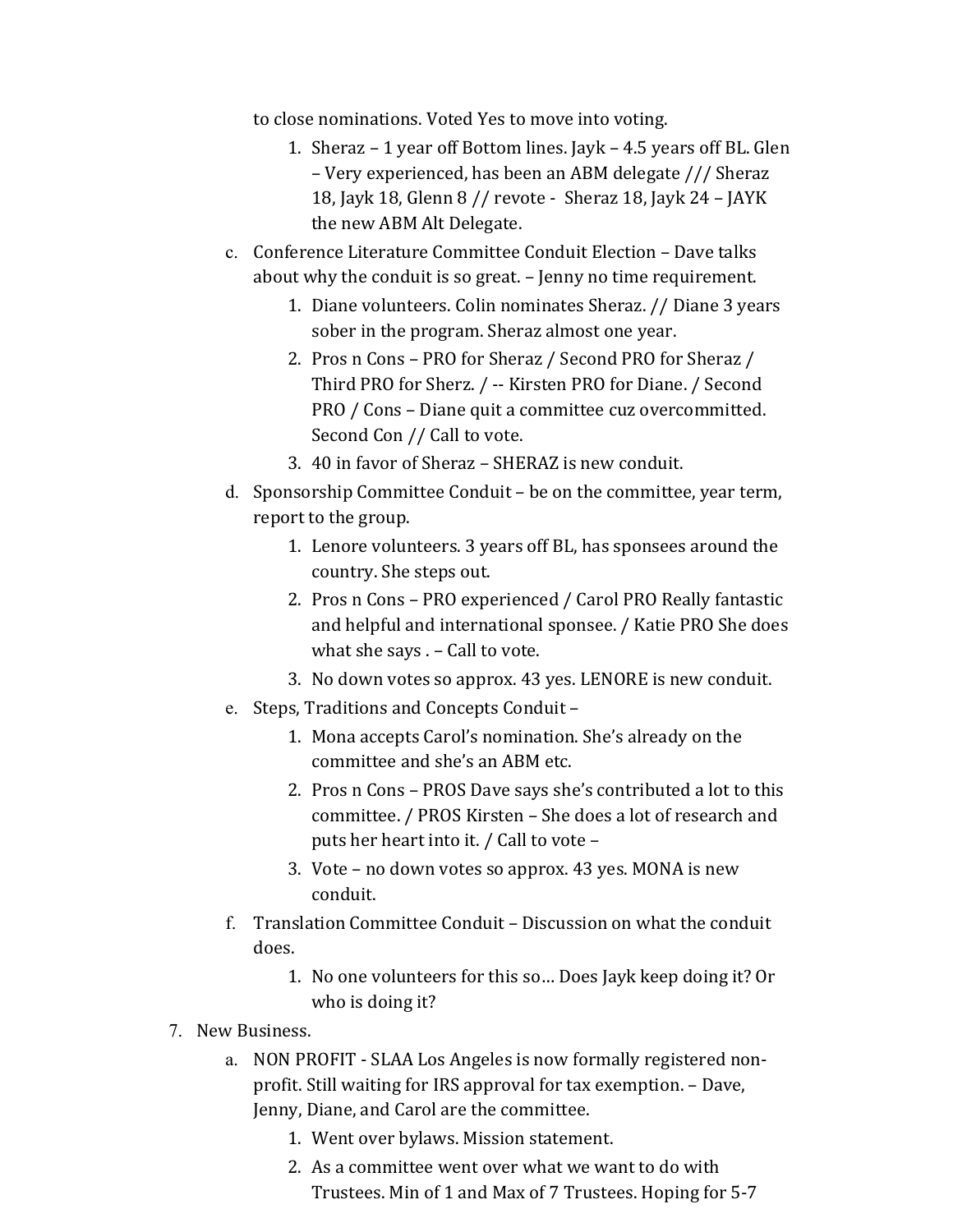Trustees with One Year Term with rotating changes of terms. 2 years sobriety, 2 years in program, 2 years in Intergroup service (non-consecutive). First time Trustees elected by Intergroup, from then on, elected by existing Trustees. Function of board of trustees to oversee financial reports, fill out IRS forms, make sure book revenue sent to right space. Trustees probably going to meet once a year.

- 3. Questions We didn't agree board of trustees when voting? Michael  $H$  – Fear of what the Trustees will do. Let's write it down and put it in service manual. / Second question – at FWS level how do THEY handle Trustees? Michael - Let's do it the same way they do at FWS? / Diane – Our Trustees are different from their Trustees. Carol - Ditto. It's just paperwork.
- 4. Mona Questions Trustee one-year term. Wording is off. One meeting a year? Changing trustees different years? / Diane – We can meet more than the amount of meetings in the by-laws.  $\frac{1}{10}$  Mona suggestion – Add requirement that Trustee must participate and attend in Intergroup.
- 5. More Questions Staggering not gonna work. / Glen Why don't we say FWS in the by-laws for where money goes if we liquidate.  $-$  and  $-$  The board electing the following board, we don't like it. Shouldn't do that way.
- 6. Jenny intervenes. Splitting up motions. First motion To accept the Trustee requirements. Second motion - To nominate the Trustees. / Questions and concerns relating to nominating process. / Diane takes a friendly amendment to her motion. / Diane says we need board officers to open the account before end of the month to pay sales tax.
- 7. Jenny extends meeting by 5 minutes. Everyone votes yes.
- 8. Diane re-states by-laws. Re-states Trustee requirements including Mona's friendly amendment.
- 9. Votes PROS and CONS Pros "We need to get it done." / Cons – Three cons. – Third CONS – Jayk says that this is too messy and it's not spiritual, and Jayk suggests that we make the committee the trustees temporarily for a month so that we can discuss this again next month.
- 10. VOTE 18 in favor of passing motion 11 against the motion - MOTION PASSES to have the trustee requirements statements get accepted.
- 11. Moving on to second motion about electing Trustees. //
- 12. Jenny decides that the Committee will move forward as